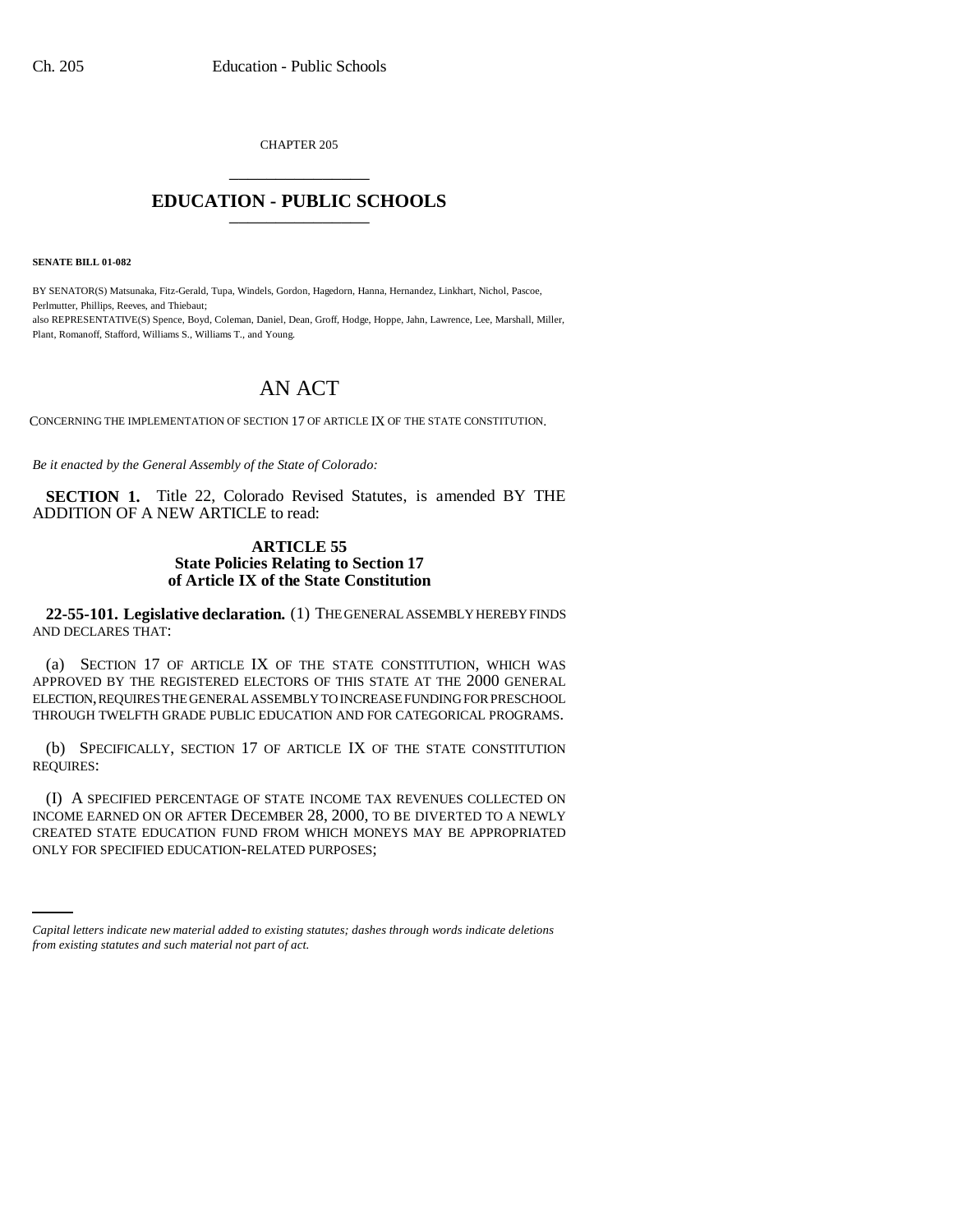(II) THE GENERAL ASSEMBLY TO ANNUALLY INCREASE THE STATEWIDE BASE PER PUPIL FUNDING FOR PUBLIC EDUCATION FROM PRESCHOOL THROUGH THE TWELFTH GRADE AND TOTAL STATE FUNDING FOR ALL CATEGORICAL PROGRAMS BY AT LEAST THE RATE OF INFLATION PLUS ONE PERCENTAGE POINT FOR STATE FISCAL YEARS 2001-02 THROUGH 2010-11, AND BY AT LEAST THE RATE OF INFLATION FOR STATE FISCAL YEAR 2011-2012 AND EACH SUCCEEDING STATE FISCAL YEAR; AND

(III) THE GENERAL ASSEMBLY TO ANNUALLY INCREASE THE GENERAL FUND APPROPRIATION FOR TOTAL PROGRAM EDUCATION FUNDING UNDER THE "PUBLIC SCHOOL FINANCE ACT OF 1994", ARTICLE 54 OF THIS TITLE, OR ANY SUCCESSOR ACT, FOR EACH STATE FISCAL YEAR FROM 2001-02 THROUGH 2010-11 BY AT LEAST FIVE PERCENT OVER THE AMOUNT OF THE PRIOR YEAR'S GENERAL FUND APPROPRIATION FOR TOTAL PROGRAM EDUCATION FUNDING, UNLESS COLORADO PERSONAL INCOME GROWS LESS THAN FOUR AND ONE-HALF PERCENT BETWEEN THE TWO CALENDAR YEARS PRECEDING THE STATE FISCAL YEAR IN WHICH AN APPROPRIATION IS MADE.

(2) THE GENERAL ASSEMBLY FURTHER FINDS AND DECLARES THAT:

(a) IT IS THE DUTY AND INTENT OF THE GENERAL ASSEMBLY TO COMPLY WITH THE REQUIREMENTS OF SECTION 17 OF ARTICLE IX OF THE STATE CONSTITUTION.

(b) IT IS WITHIN THE LEGISLATIVE PREROGATIVE OF THE GENERAL ASSEMBLY TO ENACT LEGISLATION TO IMPLEMENT SECTION 17 OF ARTICLE IX OF THE STATE CONSTITUTION THAT WILL ENSURE COMPLIANCE WITH THE REQUIREMENTS OF SAID SECTION 17 OF ARTICLE IX AND FACILITATE ITS OPERATION.

(c) IN ENACTING LEGISLATION TO IMPLEMENT SECTION 17 OF ARTICLE IX OF THE STATE CONSTITUTION:

(I) THE GENERAL ASSEMBLY HAS ATTEMPTED TO INTERPRET THE PROVISIONS OF SECTION 17 OF ARTICLE IX OF THE STATE CONSTITUTION IN A MANNER THAT GIVES ITS WORDS THEIR NATURAL AND OBVIOUS SIGNIFICANCE.

(II) THE GENERAL ASSEMBLY HAS ATTEMPTED TO ASCERTAIN THE INTENT OF THE PROPONENTS WHO INITIATED SECTION 17 OF ARTICLE IX OF THE STATE CONSTITUTION AND THE VOTERS WHO ADOPTED IT AND TO APPLY OTHER GENERALLY ACCEPTED RULES OF CONSTITUTIONAL CONSTRUCTION WHERE THE MEANING OF SAID SECTION 17 OF ARTICLE IX IS UNCERTAIN.

(3) THE GENERAL ASSEMBLY FURTHER FINDS AND DECLARES THAT:

(a) BECAUSE THE AMOUNT OF FUNDING PROVIDED FOR THE PRIOR STATE FISCAL YEAR PLAYS A SIGNIFICANT ROLE IN THE CALCULATION OF THE MINIMUM AMOUNT OF THE INCREASE IN STATE APPROPRIATIONS FOR EDUCATION REQUIRED FOR EACH STATE FISCAL YEAR BY SECTION 17 OF ARTICLE IX OF THE STATE CONSTITUTION, THE AMOUNT OF MONEY THAT THE STATE WILL BE REQUIRED TO SPEND FOR EDUCATION FUNDING FOR EACH STATE FISCAL YEAR WILL INCREASE DRAMATICALLY OVER TIME DUE TO A COMPOUNDING EFFECT.

(b) SINCE SECTION 17 OF ARTICLE IX OF THE STATE CONSTITUTION DOES NOT CREATE ANY NEW TAX, INCREASE THE RATE OF ANY EXISTING TAX, OR OTHERWISE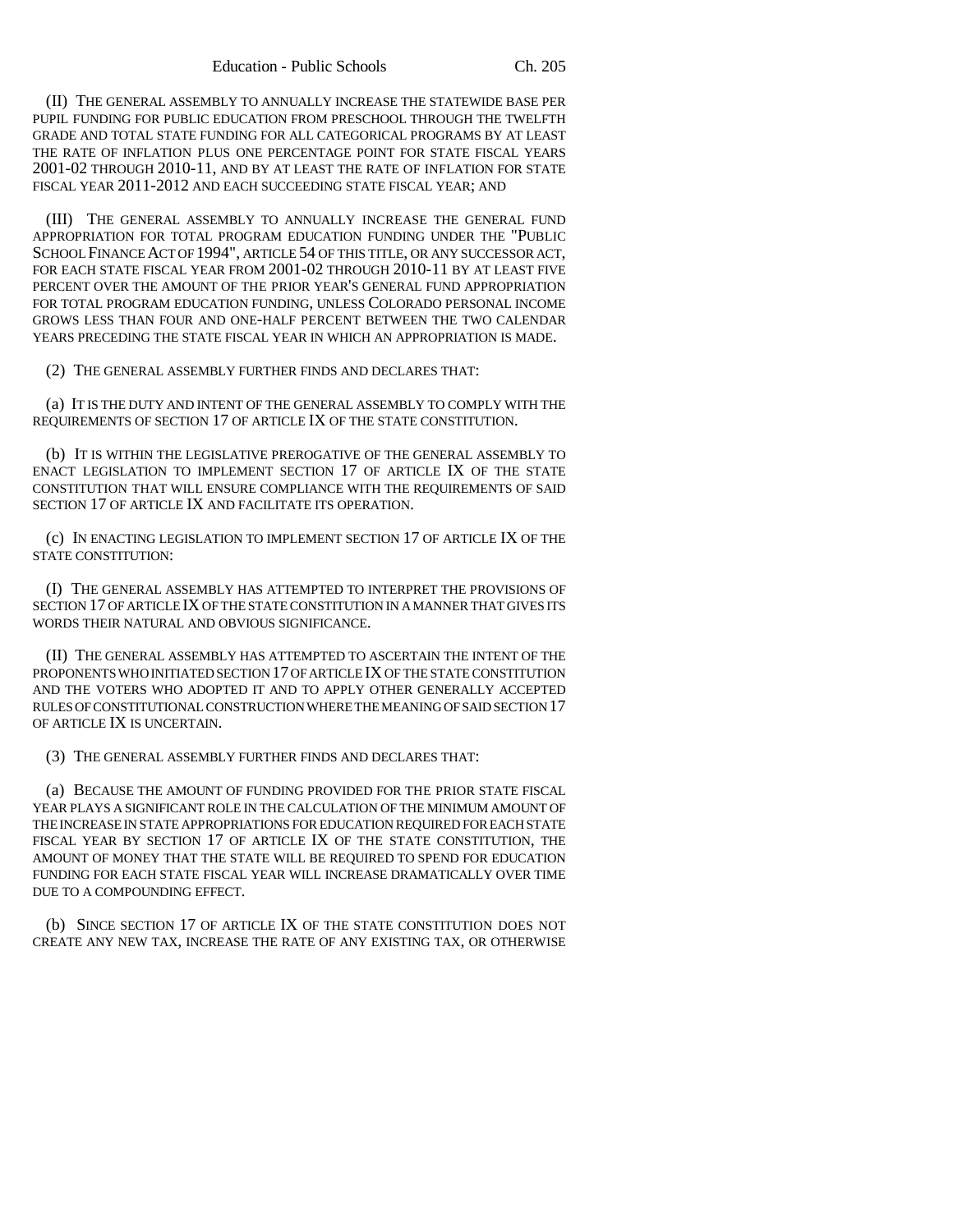## Ch. 205 Education - Public Schools

INCREASE THE AMOUNT OF REVENUES THAT WILL BE COLLECTED BY THE STATE, SOME OF THE INCREASES IN STATE EDUCATION FUNDING THAT SAID SECTION 17 OF ARTICLE IX REQUIRES WILL AFFECT THE AMOUNT OF MONEY AVAILABLE TO FUND OTHER STATE PROGRAMS AND SERVICES.

(c) IN ENACTING LEGISLATION TO IMPLEMENT SECTION 17 OF ARTICLE IX OF THE STATE CONSTITUTION, IT IS THE DUTY, INTENT, AND LEGISLATIVE PREROGATIVE OF THE GENERAL ASSEMBLY TO MITIGATE ANY ADVERSE IMPACT THAT THE STATE EDUCATION FUNDING REQUIREMENTS OF SAID SECTION 17 OF ARTICLE IX MAY HAVE ON THE FINANCIAL CONDITION OF THE STATE AND OTHER STATE PROGRAMS AND SERVICES BY ENSURING THAT MONEYS ARE CREDITED TO THE STATE EDUCATION FUND, INVESTED WHILE IN THE FUND, AND EXPENDED FROM THE FUND IN A MANNER THAT WILL ENSURE THAT THE FUND REMAINS VIABLE AND THAT FUND MONEYS WILL ALWAYS BE AVAILABLE TO MEET A SIGNIFICANT PORTION OF THE LONG-TERM STATE EDUCATION FUNDING REQUIREMENTS OF SAID SECTION 17 OF ARTICLE IX.

(d) THIS ARTICLE REFLECTS THE CONSIDERED JUDGMENT OF THE GENERAL ASSEMBLY REGARDING THE MEANING AND IMPLEMENTATION OF THE PROVISIONS OF SECTION 17 OF ARTICLE IX OF THE STATE CONSTITUTION.

**22-55-102. Definitions.** AS USED IN THIS ARTICLE, UNLESS THE CONTEXT OTHERWISE REQUIRES:

(1) "ACCOUNTABILITY REPORTING" MEANS ANY REQUIREMENT ESTABLISHED IN LAW THAT MANDATES PUBLIC SCHOOL DISTRICTS TO REPORT OR PROVIDE INFORMATION RELATIVE TO SCHOOL IMPROVEMENT TO THE STATE BOARD OR THE DEPARTMENT, INCLUDING, BUT NOT LIMITED TO:

(a) DATA COLLECTION AND REPORTING REQUIREMENTS THAT ARE REQUIRED PURSUANT TO PART 6 OF ARTICLE 7 OF THIS TITLE IN CONNECTION WITH SCHOOL REPORT CARDS;

(b) REPORTING REQUIREMENTS IN CONNECTION WITH THE ADMINISTRATION AND IMPLEMENTATION OF THE COLORADO STUDENT ASSESSMENT PROGRAM DEVELOPED PURSUANT TO PART 4 OF ARTICLE 7 OF THIS TITLE; OR

(c) REQUIREMENTS RELATED TO THE EDUCATION ACCREDITATION PROCESS SET FORTH IN ARTICLE 11 OF THIS TITLE.

(2) (a) "ACCOUNTABLE EDUCATION REFORM" MEANS ANY PROGRAM OR PLAN FOR REFORMING PRESCHOOL THROUGH TWELFTH GRADE EDUCATION IN THE STATE THAT COMPLIES WITH ACCOUNTABILITY STANDARDS IMPOSED BY LAW ON PUBLIC SCHOOL DISTRICTS IN THE STATE, INCLUDING, BUT NOT LIMITED TO, THE REQUIREMENTS SET FORTH IN:

(I) PART 6 OF ARTICLE 7 OF THIS TITLE RELATING TO SCHOOL REPORT CARDS; AND

(II) PART 4 OF ARTICLE 7 OF THIS TITLE RELATING TO THE COLORADO STUDENT ASSESSMENT PROGRAM.

(b) "ACCOUNTABLE EDUCATION REFORM" INCLUDES ANY PROGRAM OR PLAN FOR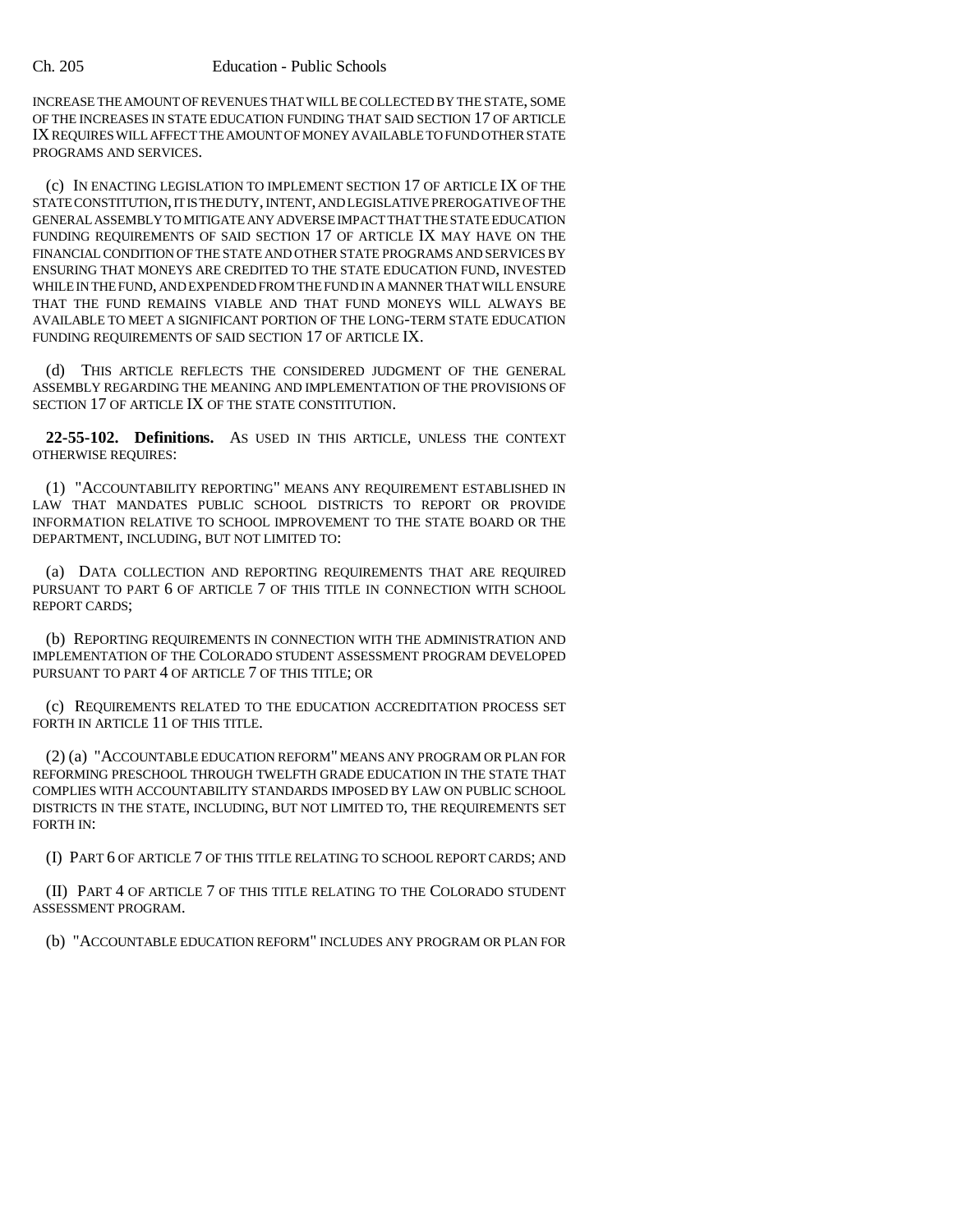IMPROVING TEACHER QUALITY.

(c) "ACCOUNTABLE EDUCATION REFORM" INCLUDES ANY PROGRAM FOR IMPROVING STUDENT ACADEMIC ACHIEVEMENT THAT CONFORMS WITH THE REQUIREMENTS OF FEDERAL PROGRAMS RELATED TO STUDENT ACHIEVEMENT.

(3) "ACCOUNTABLE PROGRAMS TO MEET STATE ACADEMIC STANDARDS" INCLUDE, BUT ARE NOT LIMITED TO, PROGRAMS DESIGNED TO ASSIST STUDENTS IN DEMONSTRATING IMPROVED ACADEMIC ACHIEVEMENT ON STUDENT ASSESSMENTS ADMINISTERED UNDER THE COLORADO STUDENT ASSESSMENT PROGRAM DEVELOPED PURSUANT TO PART 4 OF ARTICLE 7 OF THIS TITLE. "ACCOUNTABLE PROGRAMS TO MEET STATE ACADEMIC STANDARDS" INCLUDE, BUT ARE NOT LIMITED TO, PROGRAMS:

(a) FOR THE PURCHASE OF ADDITIONAL OR IMPROVED TEXTBOOKS;

(b) TO PROVIDE INCENTIVES TO INCREASE PARENTAL INVOLVEMENT;

(c) TO IMPROVE LITERACY; OR

(d) TO PROVIDE ASSISTANCE WITH ENGLISH LANGUAGE PROFICIENCY BEYOND WHAT IS CURRENTLY PROVIDED PURSUANT TO THE ENGLISH LANGUAGE PROFICIENCY PROGRAM ESTABLISHED PURSUANT TO SECTION 22-24-104.

(4) "CATEGORICAL PROGRAMS" INCLUDE ONLY THE FOLLOWING PROGRAMS:

(a) PUBLIC SCHOOL TRANSPORTATION AS DESCRIBED IN ARTICLE 51 OF THIS TITLE;

(b) THE ENGLISH LANGUAGE PROFICIENCY PROGRAM CREATED IN SECTION 22-24-104;

(c) THE EXPELLED AND AT-RISK STUDENT SERVICES GRANT PROGRAM CREATED IN SECTION 22-33-205;

(d) SPECIAL EDUCATION PROGRAMS FOR CHILDREN WITH DISABILITIES AS DESCRIBED IN ARTICLE 20 OF THIS TITLE;

(e) SPECIAL EDUCATION PROGRAMS FOR GIFTED CHILDREN AS DESCRIBED IN ARTICLE 20 OF THIS TITLE;

(f) THE GRANT PROGRAM FOR IN-SCHOOL OR IN-HOME SUSPENSION DESCRIBED IN ARTICLE 37 OF THIS TITLE;

(g) VOCATIONAL EDUCATION AS DESCRIBED IN ARTICLE 8 OF TITLE 23, C.R.S.;

(h) SMALL ATTENDANCE CENTERS FOR WHICH STATE AID IS AVAILABLE PURSUANT TO SECTION 22-54-122;

(i) THE COMPREHENSIVE HEALTH EDUCATION PROGRAM CREATED IN SECTION 22-25-104; AND

(j) OTHER CURRENT AND FUTURE ACCOUNTABLE PROGRAMS SPECIFICALLY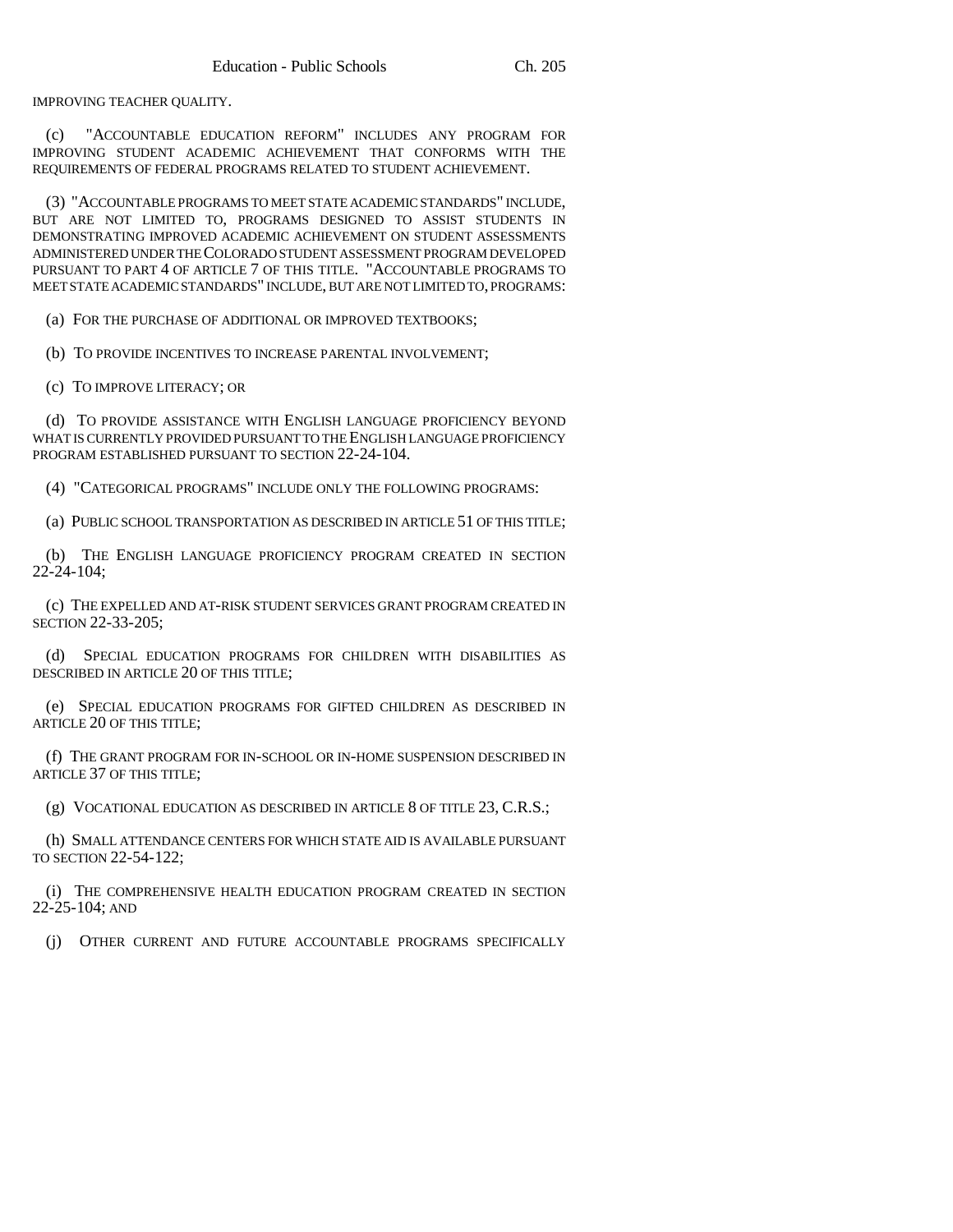IDENTIFIED IN STATUTE AS A CATEGORICAL PROGRAM.

(5) "DEPARTMENT" MEANS THE DEPARTMENT OF EDUCATION CREATED AND EXISTING PURSUANT TO SECTION 24-1-115, C.R.S.

(6) "INFLATION" MEANS THE PERCENTAGE CHANGE IN THE CONSUMER PRICE INDEX FOR THE DENVER-BOULDER CONSOLIDATED METROPOLITAN STATISTICAL AREA FOR ALL URBAN CONSUMERS, ALL GOODS, AS PUBLISHED BY THE UNITED STATES DEPARTMENT OF LABOR, BUREAU OF LABOR STATISTICS, OR ITS SUCCESSOR INDEX.

(7) "KINDERGARTEN PROGRAMS" INCLUDE, BUT ARE NOT LIMITED TO, THE FULL-DAY KINDERGARTEN PROGRAM DESCRIBED IN SECTION 22-28-104 (2) (d) (II).

(8) "PERFORMANCE INCENTIVES FOR TEACHERS" INCLUDE, BUT ARE NOT LIMITED TO, PROGRAMS THAT:

(a) PROMOTE TEACHER RETENTION;

(b) PROMOTE TEACHER RECRUITMENT;

(c) PROMOTE TEACHER USE OF TECHNOLOGY; OR

(d) PROVIDE SALARY INCENTIVES BASED IN WHOLE OR IN PART ON STUDENT PERFORMANCE.

(9) "PRESCHOOL PROGRAMS" INCLUDE, BUT ARE NOT LIMITED TO, THE STATE PRESCHOOL PROGRAM CREATED PURSUANT TO SECTION 22-28-104.

(10) "STATE BOARD" MEANS THE STATE BOARD OF EDUCATION CREATED AND EXISTING PURSUANT TO SECTION 1 (1) OF ARTICLE IX OF THE STATE CONSTITUTION.

(11) "STATEWIDE BASE PER PUPIL FUNDING" MEANS THE AMOUNT SPECIFIED FOR EACH BUDGET YEAR IN SECTION 22-54-104 (5) (a).

(12) "STATUTORY LIMITATION ON GENERAL FUND APPROPRIATIONS GROWTH" MEANS THE LIMITATION ON ANNUAL GENERAL FUND APPROPRIATIONS SET FORTH IN SECTION 24-75-201.1, C.R.S.

(13) "STUDENT SAFETY" INCLUDES, BUT IS NOT LIMITED TO, ANY PLAN, PROGRAM, OR PROJECT DESIGNED TO IMPROVE THE SAFETY OF THE PHYSICAL ENVIRONMENT OF PRESCHOOL THROUGH TWELFTH GRADE STUDENTS WHILE ON PROPERTY OWNED OR UNDER THE CONTROL OF THE SCHOOL DISTRICT.

(14) "TECHNOLOGY EDUCATION" INCLUDES, BUT IS NOT LIMITED TO, ANY PLAN, PROGRAM, OR PROJECT DESIGNED TO ENHANCE THE COMPUTER AND TELECOMMUNICATION SKILLS OF PRESCHOOL THROUGH TWELFTH GRADE STUDENTS AND TEACHERS OR IMPROVE INSTRUCTION THROUGH TECHNOLOGY APPLICATION.

(15) "TOTAL PROGRAM" OR "TOTAL PROGRAM EDUCATION FUNDING" MEANS A DISTRICT'S TOTAL PROGRAM AS DETERMINED PURSUANT TO SECTION 22-54-104 (1).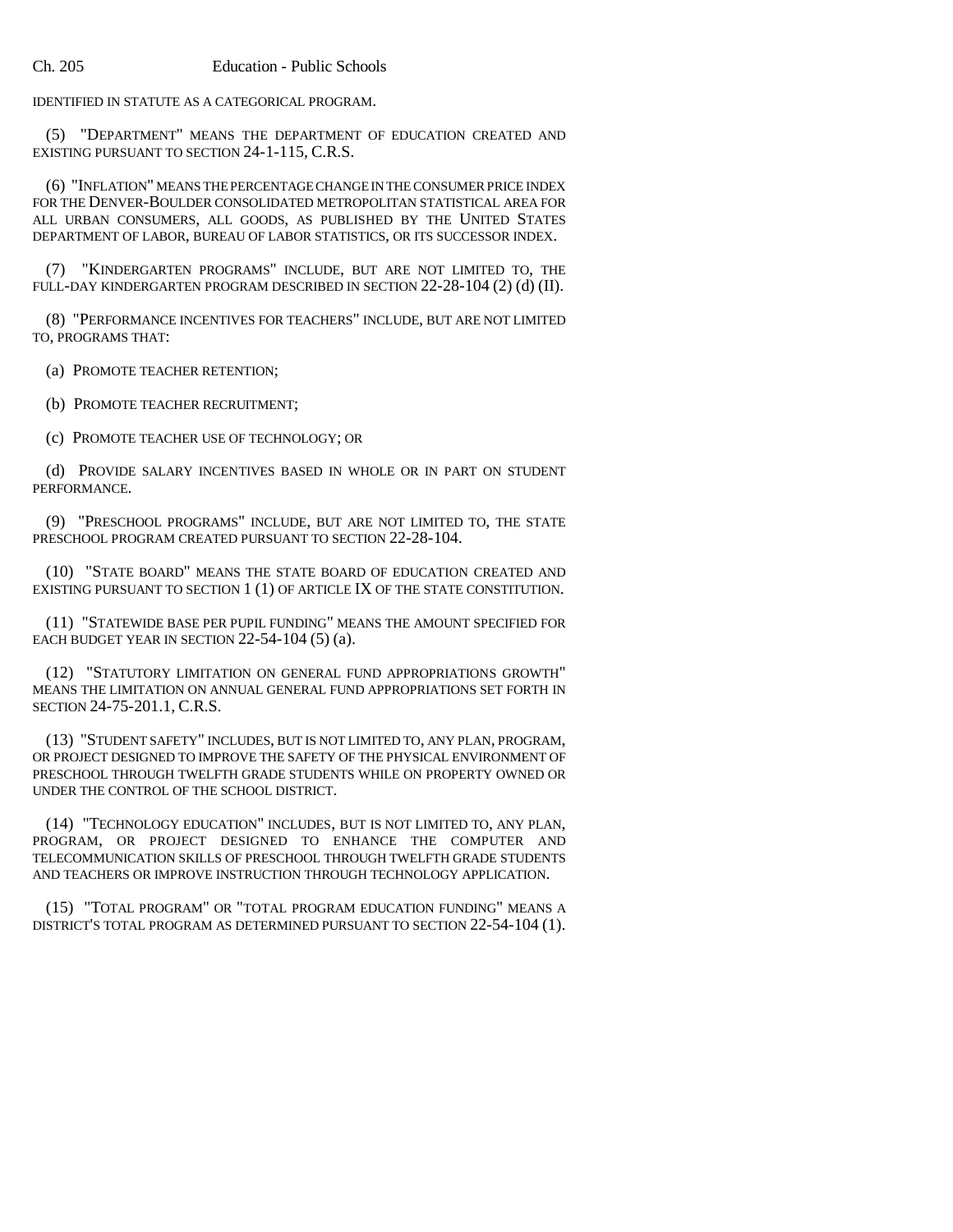(16) "TOTAL STATE FUNDING FOR ALL CATEGORICAL PROGRAMS" MEANS THE AGGREGATE AMOUNT OF STATE FUNDING FOR ALL CATEGORICAL PROGRAMS IN ANY GIVEN FISCAL YEAR, INCLUDING ANY ADJUSTMENTS MADE TO SAID FUNDING THROUGH THE ENACTMENT OF A SUPPLEMENTAL APPROPRIATION BILL OR BILLS FOR THAT FISCAL YEAR.

**22-55-103. Statewide base per pupil funding - increases.** (1) (a) FOR SCHOOL DISTRICT BUDGET YEARS 2001-02 THROUGH 2010-11, THE GENERAL ASSEMBLY SHALL ANNUALLY INCREASE THE STATEWIDE BASE PER PUPIL FUNDING FOR PUBLIC EDUCATION FROM PRESCHOOL THROUGH THE TWELFTH GRADE BY AT LEAST THE RATE OF INFLATION FOR THE CALENDAR YEAR ENDING IN THE IMMEDIATELY PRECEDING SCHOOL DISTRICT BUDGET YEAR PLUS ONE PERCENTAGE POINT.

(b) FOR THE SCHOOL DISTRICT BUDGET YEAR 2011-12 AND EACH SCHOOL DISTRICT BUDGET YEAR THEREAFTER, THE GENERAL ASSEMBLY SHALL ANNUALLY INCREASE THE STATEWIDE BASE PER PUPIL FUNDING FOR PUBLIC EDUCATION FROM PRESCHOOL THROUGH THE TWELFTH GRADE BY AT LEAST THE RATE OF INFLATION FOR THE CALENDAR YEAR ENDING IN THE IMMEDIATELY PRECEDING SCHOOL DISTRICT BUDGET YEAR.

(2) THE GENERAL ASSEMBLY MAY ANNUALLY APPROPRIATE MONEYS IN THE STATE EDUCATION FUND, THE GENERAL FUND, ANY OTHER STATE FUND, OR SOME COMBINATION THEREOF, AS NECESSARY IN THE SOLE DISCRETION OF THE GENERAL ASSEMBLY, TO SATISFY THE REQUIREMENTS OF SUBSECTION (1) OF THIS SECTION, AND SUCH MONEYS SHALL BE DISTRIBUTED TO PUBLIC SCHOOL DISTRICTS IN ACCORDANCE WITH THE PROVISIONS OF THE "PUBLIC SCHOOL FINANCE ACT OF 1994", ARTICLE 54 OF THIS TITLE.

**22-55-104. Categorical programs - increases in funding.** (1) (a) FOR SCHOOL DISTRICT BUDGET YEARS 2001-02 THROUGH 2010-11, THE GENERAL ASSEMBLY SHALL ANNUALLY INCREASE THE TOTAL STATE FUNDING FOR ALL CATEGORICAL PROGRAMS BY AT LEAST THE RATE OF INFLATION FOR THE CALENDAR YEAR ENDING IN THE IMMEDIATELY PRECEDING SCHOOL DISTRICT BUDGET YEAR PLUS ONE PERCENTAGE POINT.

(b) FOR THE SCHOOL DISTRICT BUDGET YEAR 2011-12 AND EACH SCHOOL DISTRICT BUDGET YEAR THEREAFTER, THE GENERAL ASSEMBLY SHALL ANNUALLY INCREASE THE TOTAL STATE FUNDING FOR ALL CATEGORICAL PROGRAMS BY AT LEAST THE RATE OF INFLATION FOR THE CALENDAR YEAR ENDING IN THE IMMEDIATELY PRECEDING SCHOOL DISTRICT BUDGET YEAR.

(2) THE GENERAL ASSEMBLY MAY ANNUALLY APPROPRIATE MONEYS IN THE STATE EDUCATION FUND, THE GENERAL FUND, ANY OTHER STATE FUND, OR SOME COMBINATION THEREOF, AS NECESSARY IN THE SOLE DISCRETION OF THE GENERAL ASSEMBLY BUT CONSISTENT WITH SECTION 17 (5) OF ARTICLE IX OF THE STATE CONSTITUTION, TO SATISFY THE REQUIREMENTS OF SUBSECTION (1) OF THIS SECTION. THE GENERAL ASSEMBLY MAY ANNUALLY DETERMINE THE PARTICULAR CATEGORICAL PROGRAMS FOR WHICH STATE FUNDING WILL BE INCREASED FOR PURPOSES OF COMPLYING WITH THE REQUIREMENTS OF SUBSECTION (1) OF THIS SECTION, AND THE ALLOCATION OF SUCH INCREASE SHALL BE REFLECTED IN THE ANNUAL GENERAL APPROPRIATIONS BILL.